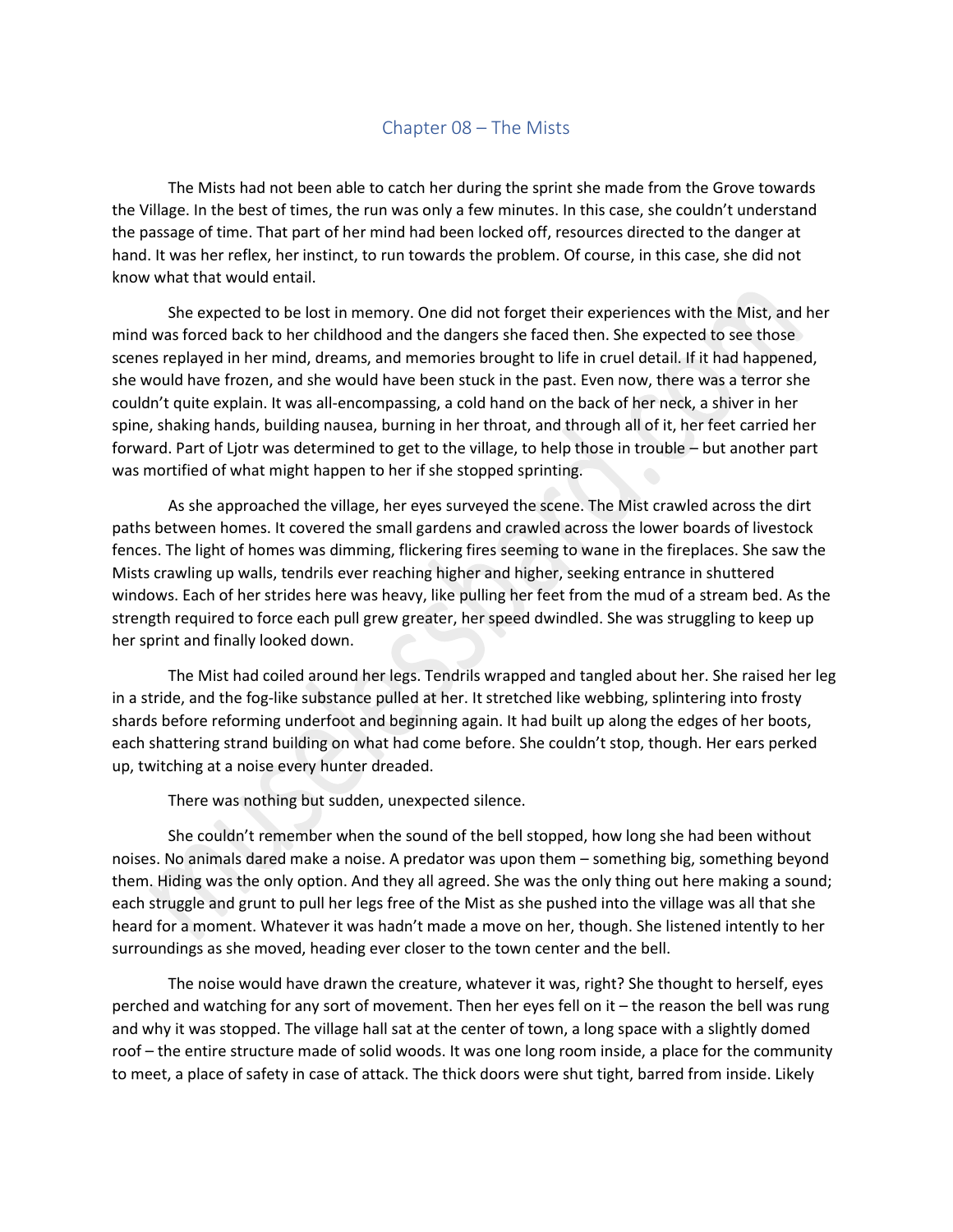many of the villagers were within. What few were not were probably all hidden away in the safety of their homes.

She thought for a second, a single fleeting second, that the danger was not as great as she had thought. It was just the Mist, and she could make it to the village hall. But she was not that lucky, and this was not going to be the case. She spotted the silhouette of a creature atop the Hall a moment later. It was a massive beast, as tall as two or three men in the village. Its stomach was extended and bloated, near to bursting. Its arms were long, with thick layers of fat hanging from each, and its legs were wide enough to have rolls themselves. Otherwise, at first, at least, it looked nearly human.

But then she saw its head. Its jaw unhinged, opening wide and dripping with bile and viscera as it gripped its previous prey. Her heart sank. She realized she hadn't gotten there in time. The watchmen had been pulled from the bell tower atop the village hall. The creature held what was left of him, barely more than his legs and a bit of torso remaining. The beast pushed the body into its maw with a grotesque crunch, taking most of what was left in a single bite. She felt sick for a moment. She had been around dead animals and the brutality of those before. This act was not the same, though.

The creature didn't wait before seeking another meal. With a bellowing growl that shook the air around it and echoed through the forest, it lurched forward on the roof of the village hall. Its maw opened again and gripped onto the thick wooden logs that connected to create the top of the building. Thick hempen ropes snapped, and the log was crushed under the power of its bite. She could see the light of the fires within the hall flickering, brightening its face. It was pale, and despite its obese form, its face seemed emaciated. She heard the growl again as it leaned back for another strike. But in a moment of clarity, she realized that it was not just a growl. It was a word.

"More," It howled into the night sky as it prepared to dig into the roof once more.

She could hear people in the hall, faintly – but she was sure they were there. She had to act, or they die. The thing was too big for them. Even if all the townsfolk with weapons were there, could they possibly bring it down? Not that she could do any better – but at least she could lead it away. Her body acted on instinct.

Her long fingers wrapped around her bow, two drawing back a long bodkin arrow as the bow creaked. Her eyes followed the shaft of her ammunition, and her entire body twisted to face the creature. "Hey, ugly!" Her sharp voice carried on the wind, the first time she had yelled in a long time. It hurt her throat, and her natural raspy tone became almost a shriek, but it got the creature's attention. That horrific visage turned to face her, and her fingers slipped from the bowstring. Her bolt flew accurate and fast across the night sky and landed in the creature's chest, sinking near to the fletching.

She certainly had its attention. That massive body turned on a heel to face her, one hand reaching to the arrow and ripping it out of its flesh with a spray of blackened bile following behind. It leaped from the building.

Ljotr was fast, though. She ripped an arrow from her quiver and slid it onto the string, sending it racing towards the creature as it hit the ground. The arrow sank into the beast's calf as it hit the ground. It let out a cry and crumbled onto one knee for a moment, and she took the opportunity to run.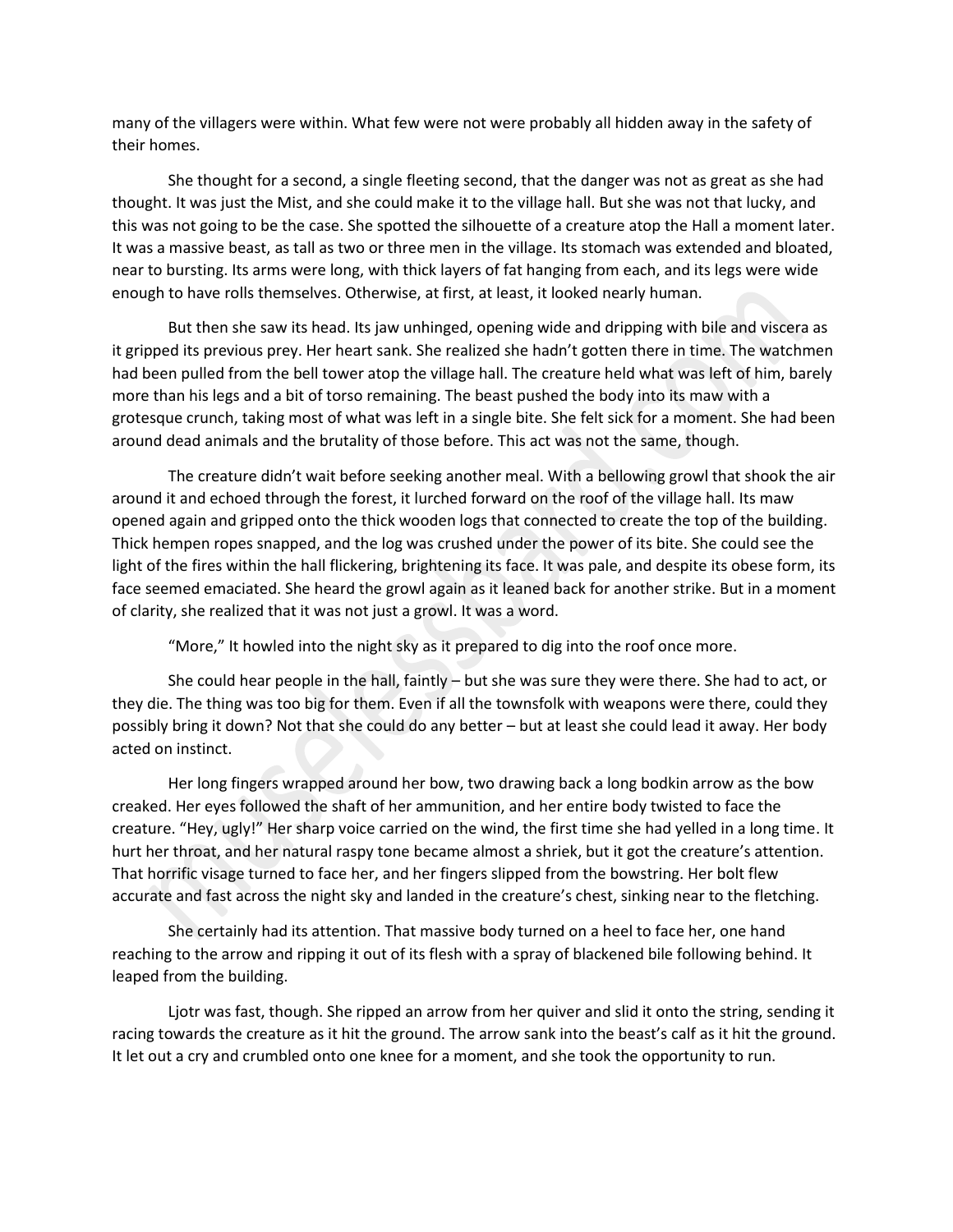It was on its feet again in only a moment, though. Its strides were impossibly swift, and its height made them incredibly long. It would catch the forester in no time in a straight race. She turned back to check its distance, each thundering pace matching near four of her strides. She grimaced and turned towards a nearby shop in the village. Despite the Mist slowing her down, she kept a good pace and quickly made it to the storefront. She leaped up and dived through an open window. The Mist had held tight enough that her landing was not exactly graceful, however, and she smashed into the floor, sending a few of her arrows skittering across the shop floor. She didn't have time to retrieve them, though.

As soon as she was back on her feet in the shop, the creature slammed into the wall, that massive maw biting down on thatch roof and tearing it from the shop. It had frightened eyes bulging and reddened as if it had been bawling only moments before. She didn't understand it, but the smell of death on its breath and the sight of cloth and meat in its maw made what little empathy its fear may have played on her disappear.

Her bow twanged again as she loosed a bodkin up into its open mouth. It caught in the top of the palate as the beast howled and stepped back. She swiftly pulled another arrow from her quiver and let it fly up and out of the hole in the shop roof. Her shot was true, and the bolt found purchase in one of the creature's bulging eyes with a sickening pop. The howl became louder, laced with anger and hatred. It put its hands together in one giant fist and raised them.

She cursed under her breath and darted back into the shop as it brought down a powerful smash of flesh against the weak wooden structure. She heard snapping beams and the breaking of untold items as it lashed out, swinging its arms down over and over, enormous strides following her as if it was sure it hadn't hit her yet. She lowered a shoulder and rammed through the back door of the shop, dashing into the open air of the village, the monster not far behind her, each swing of its arms tearing a swath through the building. She made a break towards the nearest structure; every step weighed down by the constant grip of the Mist underfoot again.

The creature spotted her, though, and was focused on her. Unfortunately, it was more intelligent than she expected. It reached into the shop and grabbed a pile of debris, twisting and hurling it through the air towards her. She let out a startled gasp and dove to one side, rolling across the ground and ending up on her back. With not a lot in the way of options, she took another arrow and launched it at the monster. It caught the arrow in its forearm before it began to bound towards her.

She tried to roll to her side to stand, only to find she couldn't. The Mist had gripped her leg, tangling itself around her like stubborn vines. She swiftly moved to get the other leg up and her arms away from the ground, reaching down to pull her leg free of the mists with one hand. She wouldn't have the time though, and there was no way she could scramble away in time. The creature's stride brought it over to her, and its massive hand swung low to try to scoop her up.

Just as it reached her, she pulled herself free of the Mist's grasp, but the only way to avoid being snatched up was to fall to the ground. So, she did. As she expected, the foggy tendrils wrapped her up nearly instantly. They snaked across her form and pulled her hard against the ground. She felt the cold vapors twisting through her sleeves and trouser legs. It touched her bare skin and tightened like ropes, wisps becoming like ice and the fear and realization of what was happening began to set in.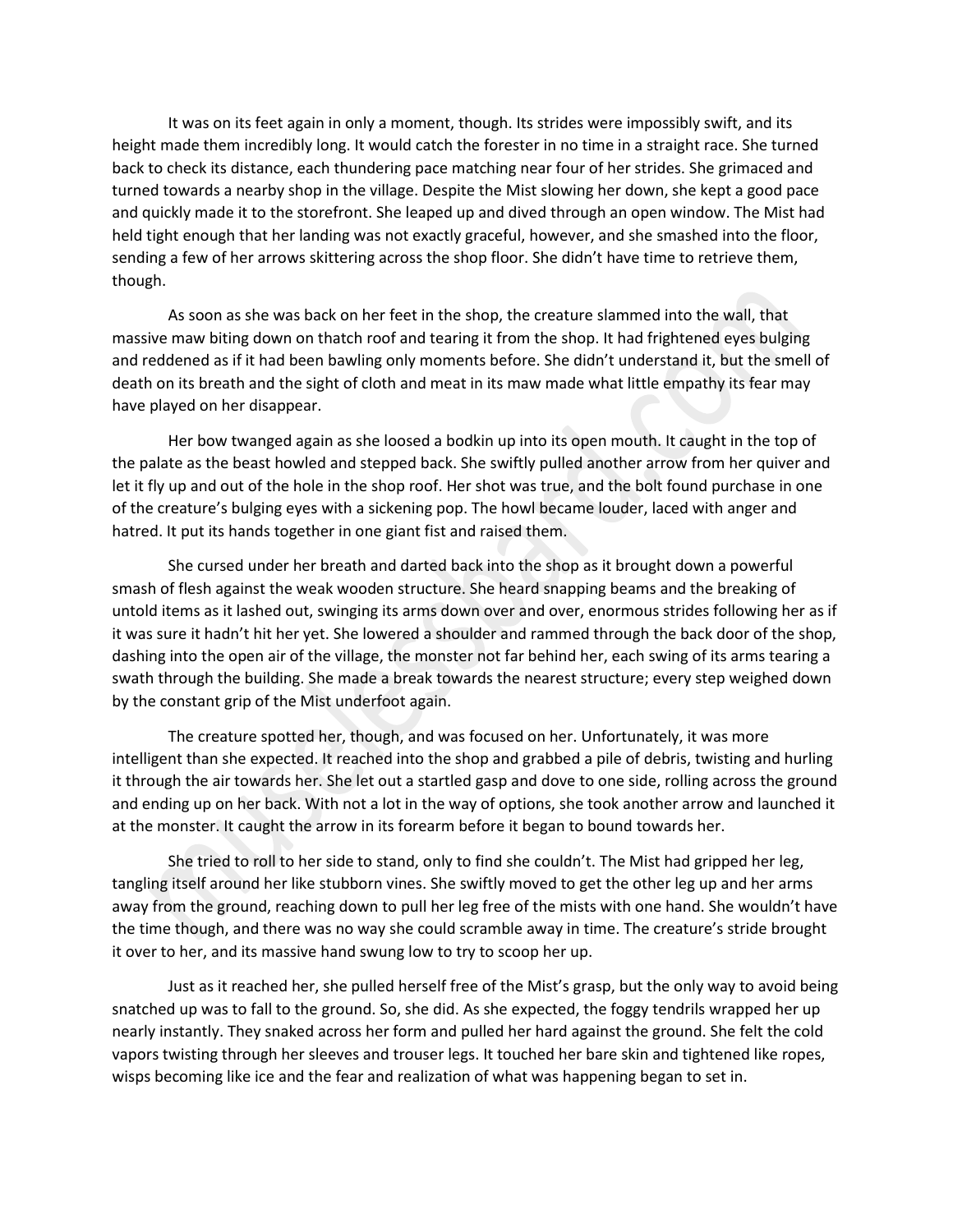The crackling of ice filled her ears as the Mist swarmed and swirled across her. It pushed its way past clenched teeth and into her throat. She tried to jerk away, but as she did, there was a tightening around her throat like a noose snapped shut. She couldn't even gasp, and she instinctively tore at the ground. What sounds she could hear were faint, distant, only more destruction as the creature prepared to finish her off if the Mist didn't do so first. She didn't want to die or to become whatever it was her mother had become. In terror, she felt tears welling up in her eyes. She hoped that the others had time to escape, that she had made a difference. At least then, all of this might have been worth it.

As she resigned herself, Ljotr felt that powerful hit she expected – or at least the forester thought she had. Something hard hit her side and rolled her up and out of the Mists. With a coughing gasp, she rolled free of the grip, her eyes snapping open and looking back to what hit her. It had been a shield that hit her. A simple wooden shield strapped to Argidr's arm, now held between the two and the towering beast. Her eyes snapped over the monster, and despite a spear sunk into its gut, it showed no sign of slowing.

"Run, Ljotr!" Argi ordered.

"Not without you," She barked back at Agridr's order as she struggled to her feet, tearing at the strands of Mist that still sought to grip her.

There was little time to think, though, as the monster lashed out at Argi, that terrible maw opening and snapping down at his arm. It latched onto his shield, and those powerful jaws sank into the iron and wood. It crumpled like cloth, and the carpenter let out a pained yell.

All she could see from her angle was the shield crumpled, his arm and the wood and steel barrier in the beast's mouth, and dripping of blood from around the teeth that had clenched onto him.

## "Run, damn it!"

"No!" She didn't know why she yelled it. The shriek was like that of a banshee, full of fear and pain. She was not losing another person close to her to the Mist or any creatures that came with it. She wasn't going to let it take and take and not stand and fight. She lost her entire life before this village. She wasn't losing another life. She wasn't letting the person she loved die here, not like this. She dropped to her knee and picked up her bow. "I won't let you take him or anyone else!" She lashed out at the creature, a hand reaching back for another arrow. She found one lonely shaft in her quiver and put it to the string. "You took my mother, drove my father to madness. You won't take the one good thing I have left." She hissed at the creature, jerking the bowstring back in one swift motion as her aim took to its face. Then, as she loosed the arrow, she felt something.

Radiant energy leaped from her fingers, casting a shower of sparks back from the bow as the string jumped out of her grip. The arrow shaft burst into bright yellow flames, engulfing the entire bolt as it soared through the air, leaving a blazing trail of fire in its wake. The fires were bright enough to light the village street where they stood, each spark bursting into a small flash as it struck Mist, spreading like its kind was want to do across fresh fuel. The arrow struck the creature in the bridge of its nose, warranting a bellowing cry as the flaming weapon into thick bone.

The bellow caused the beast to release Argi, who fell to the ground with a groan. His arm was twisted and mangled, but still on his body – the sight of his wound and the fact that he still was in grave